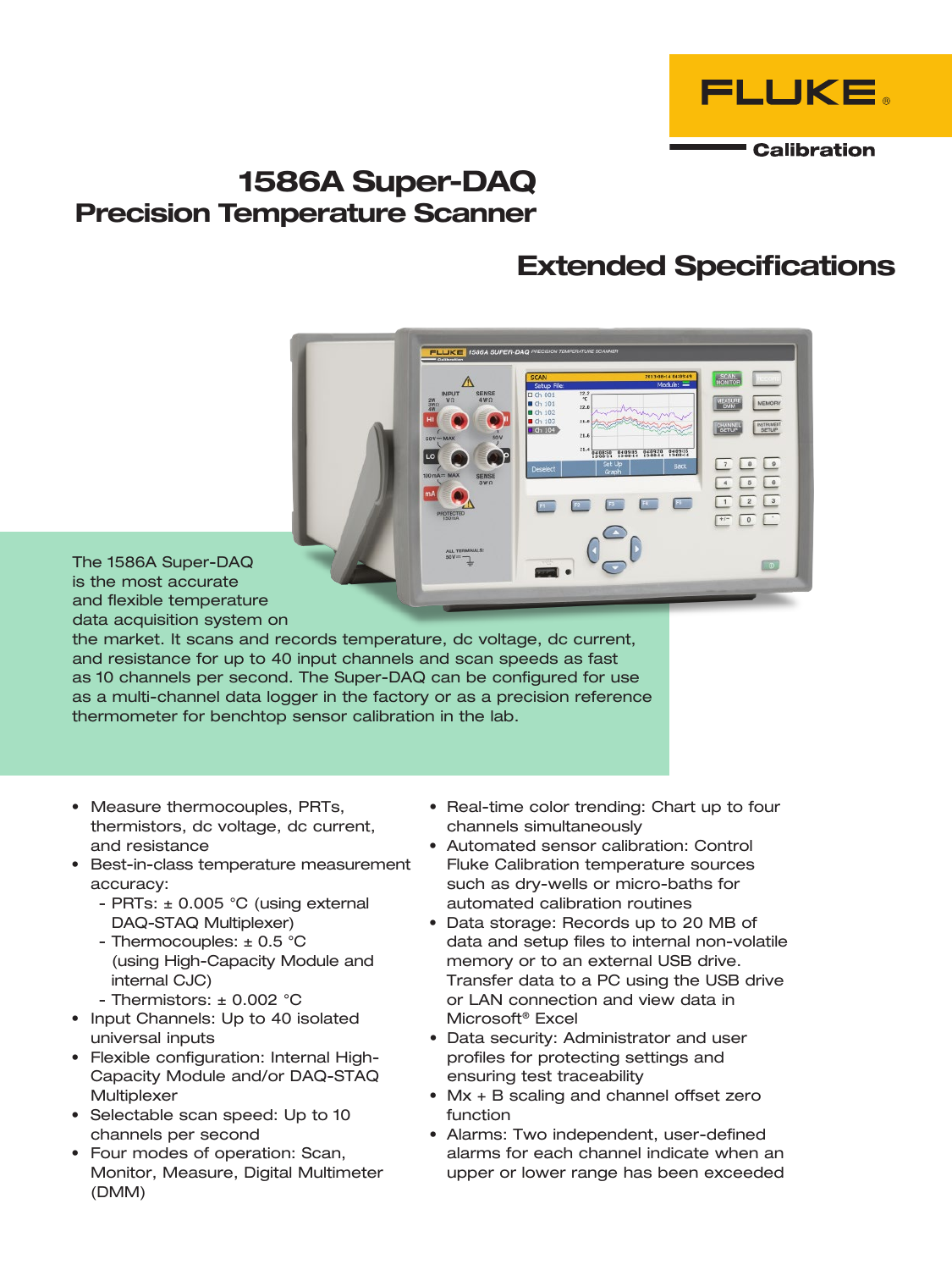# 1586A Super-DAQ at a glance



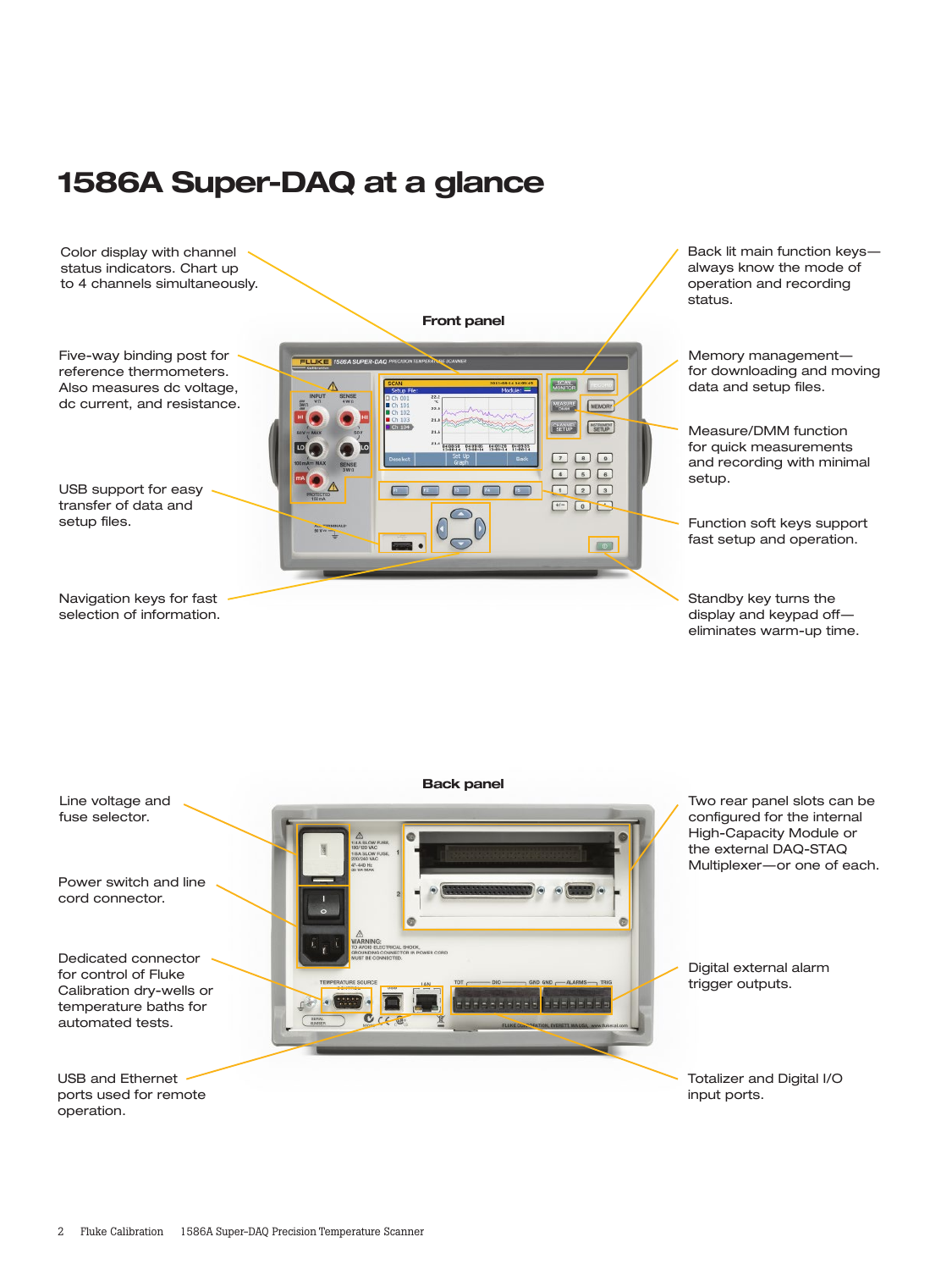

# 1586A modules at a glance

## 1586-2586 High-Capacity Module

Universal input channels designed to measure temperature, resistance, dc voltage, and dc current for data acquisition applications on the factory floor where channel count and scan speed are important.

Clear top case with embedded channel numbers for easy wiring identification.

> Two dedicated dc current channels.

Electronic ID with serial number and calibration date reports to the 1586A Super-DAQ.

> Twenty 2-wire or ten 3-, or 4-wire connections.

> > Built-in cable strain relief to help secure connections.

# 1586-2588 DAQ-STAQ Multiplexer

Designed for high-accuracy measurements in secondary temperature calibration labs. Easily connect/disconnect thermocouples, PRTs, and thermistors.

Twenty mini-jack thermocouple inputs and up to ten four-wire, gold-plated PRT/thermistor connectors.

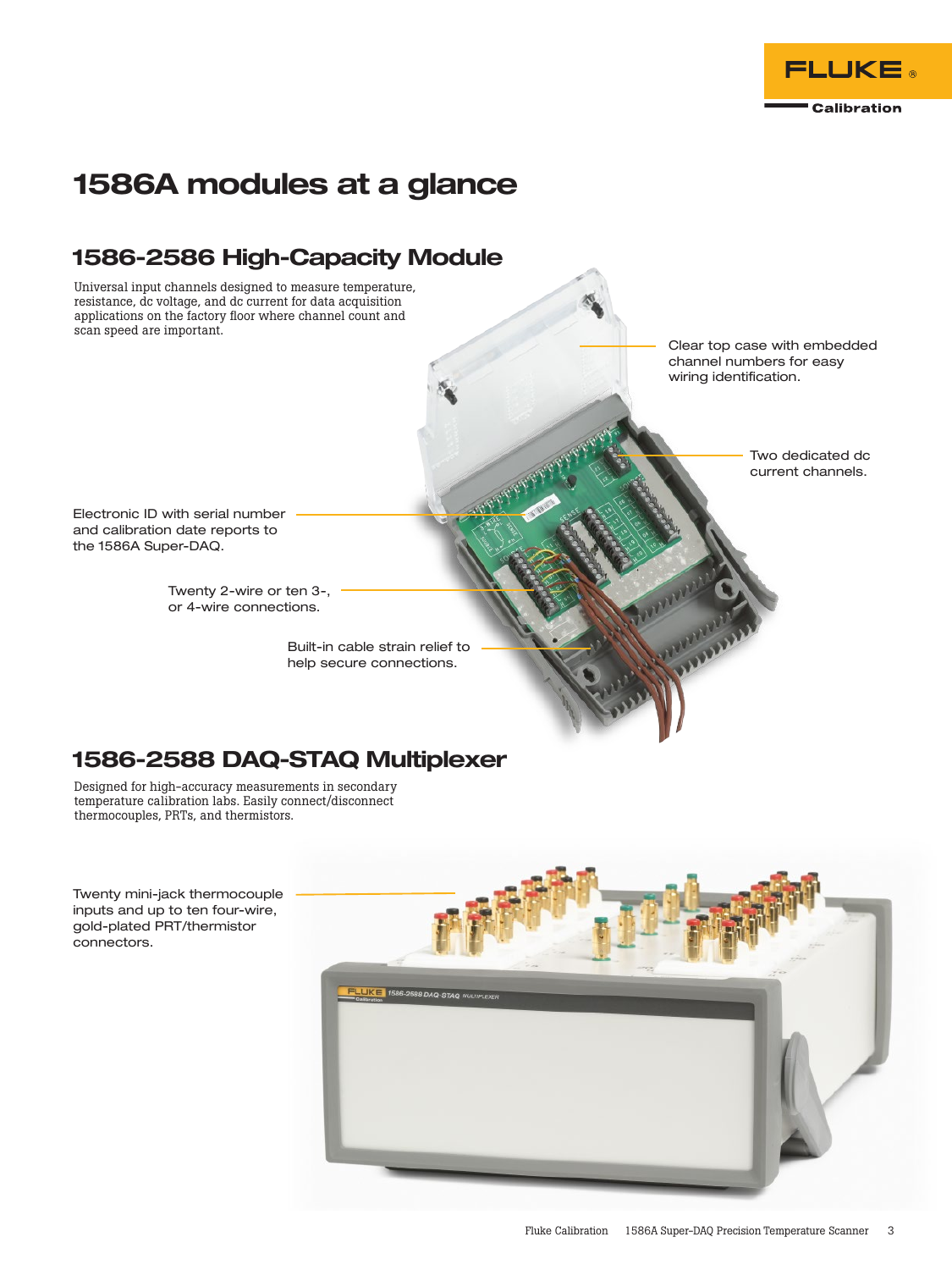# 1586A Super-DAQ general specifications

| <b>General</b>                      |                  |  |  |
|-------------------------------------|------------------|--|--|
| Maximum input                       | 50 V             |  |  |
| Offset voltage                      | $<$ 2 uV         |  |  |
| 3-wire internal resistance mismatch | $< 50 \text{ m}$ |  |  |
| Basic CJC accuracy                  | $0.25\text{ °C}$ |  |  |

| <b>Mains Voltage</b>                         | 100 V Setting                                                                   | 90 V to 110 V                                                                                                                                               |
|----------------------------------------------|---------------------------------------------------------------------------------|-------------------------------------------------------------------------------------------------------------------------------------------------------------|
|                                              | 120 V Setting                                                                   | 108 V to 132 V                                                                                                                                              |
|                                              | 220 V Setting                                                                   | 198 V to 242 V                                                                                                                                              |
|                                              | 240 V Setting                                                                   | 216 V to 264 V                                                                                                                                              |
| <b>Frequency</b>                             | 47 Hz to 440 Hz                                                                 |                                                                                                                                                             |
| <b>Power Consumption</b>                     | 36 VA peak (24 W average)                                                       |                                                                                                                                                             |
| <b>Environment Temperature</b>               | Operating                                                                       | 0 °C to 50 °C                                                                                                                                               |
|                                              | Full accuracy                                                                   | 18 °C to 28 °C                                                                                                                                              |
|                                              | Storage                                                                         | $-20$ °C to 70 °C                                                                                                                                           |
| Warm-up                                      | 1 hour to full accuracy specifications                                          |                                                                                                                                                             |
| <b>Relative Humidity</b><br>(non-condensing) | Operating                                                                       | 0 °C to 30 °C <80 %<br>30 °C to 50 °C <50 %                                                                                                                 |
|                                              | Storage                                                                         | $-20$ °C to 70 °C <95 %                                                                                                                                     |
| <b>Altitude</b>                              | Operating                                                                       | 2,000 m                                                                                                                                                     |
|                                              | Storage                                                                         | 12,000 m                                                                                                                                                    |
| <b>Vibration and Shock</b>                   | Complies with MIL-PRF-28800F Class 3                                            |                                                                                                                                                             |
| <b>Channel Capacity</b>                      | Total analog channels                                                           | 45                                                                                                                                                          |
|                                              | Voltage/resistance channels                                                     | 41                                                                                                                                                          |
|                                              | Current channels                                                                | 5                                                                                                                                                           |
|                                              | Digital I/O                                                                     | 8 bits                                                                                                                                                      |
|                                              | Totalizer                                                                       | $\mathbf{1}$                                                                                                                                                |
|                                              | Alarm outputs                                                                   | 6                                                                                                                                                           |
|                                              | Trigger input                                                                   | $\mathbf{1}$                                                                                                                                                |
| <b>Input Protection</b>                      | 50 V all functions, terminals and ranges                                        |                                                                                                                                                             |
| <b>Math Channels</b>                         | Number of channels                                                              | 20                                                                                                                                                          |
|                                              | Operations                                                                      | sum, difference, multiply, divide, polynomial,<br>power, square root, reciprocal, exponential,<br>logarithm, absolute value, average, maxi-<br>mum, minimum |
| <b>Triggers</b>                              | Interval, external (trigger input), alarm, remote (bus), manual, automated test |                                                                                                                                                             |
| <b>Memory</b>                                | Scan data RAM                                                                   | 75,000 readings with timestamp                                                                                                                              |
|                                              | Data/Setup flash memory                                                         | 20 MB                                                                                                                                                       |
| <b>USB Host Port</b>                         | Connector type                                                                  | Type A                                                                                                                                                      |
|                                              | Function                                                                        | Memory                                                                                                                                                      |
|                                              | File system                                                                     | FAT32                                                                                                                                                       |
|                                              | Memory capacity                                                                 | 32 GB                                                                                                                                                       |
| <b>USB Device Port</b>                       | Connector type                                                                  | Type B                                                                                                                                                      |
|                                              | Class                                                                           | Instrument                                                                                                                                                  |
|                                              | Function                                                                        | Control and data transfer                                                                                                                                   |
|                                              | Command protocol                                                                | SCPI                                                                                                                                                        |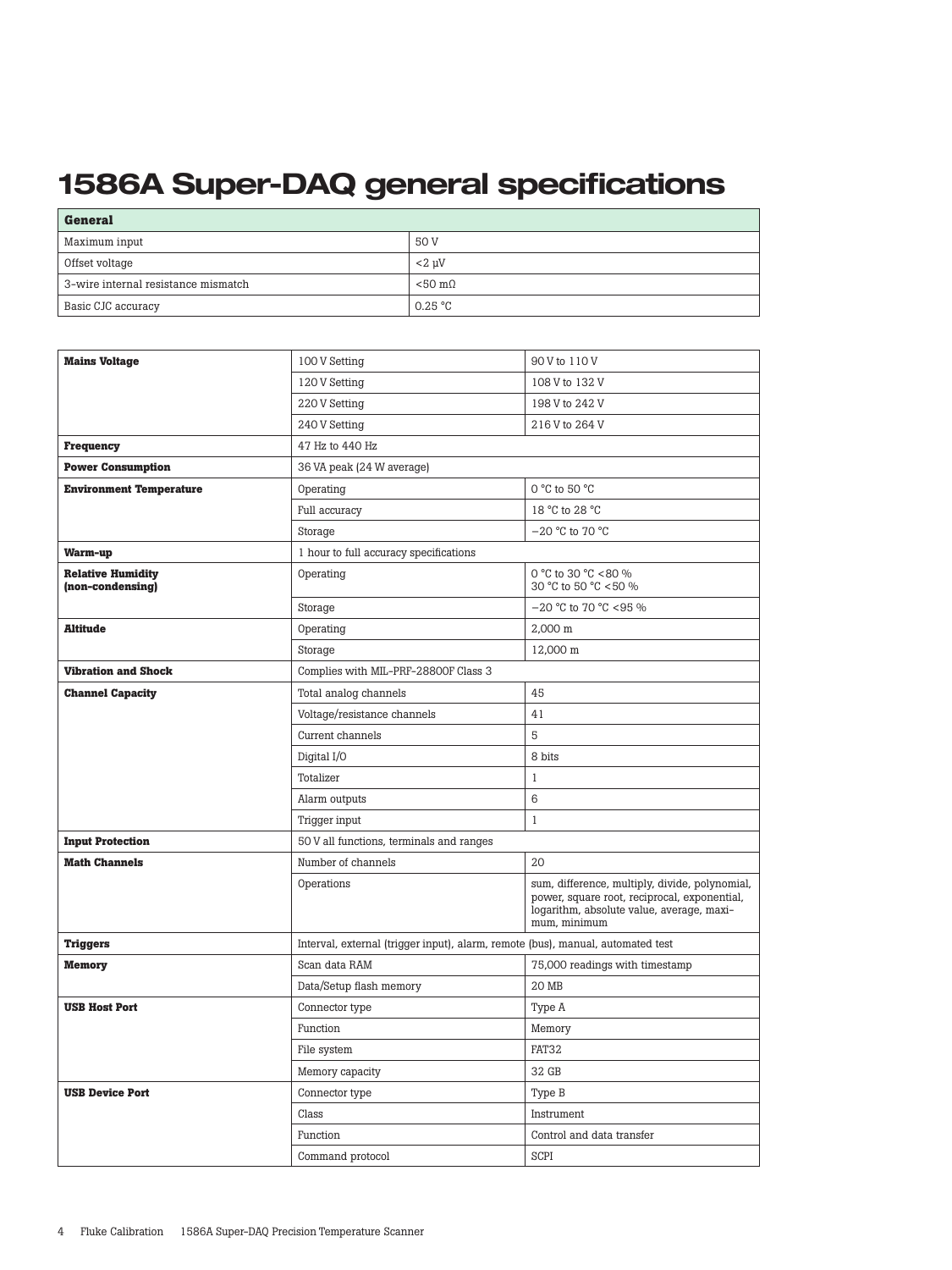| LAN               | Function                       | Control and data transfer            |  |
|-------------------|--------------------------------|--------------------------------------|--|
|                   | Network protocols              | Ethernet 10/100. TCP/IP              |  |
|                   | Command protocol               | <b>SCPI</b>                          |  |
| <b>RS-232</b>     | Connector                      | $D$ -sub 9 pin ( $DE-9$ )            |  |
|                   | Baud rates                     | 1200, 2400, 4800, 9600, 19200, 38400 |  |
|                   | Function                       | Temperature source control output    |  |
| <b>Dimensions</b> | Height                         | 150 mm                               |  |
|                   | 245 mm<br>Width                |                                      |  |
|                   | Depth                          | 385 mm                               |  |
|                   | Weight                         | 6 kg (typical configuration)         |  |
|                   | Shipping weight                | 9.5 kg (typical configuration)       |  |
| <b>Conformity</b> | CE, CSA, IEC 61010 3rd edition |                                      |  |

# 1586-2586 High-Capacity Module specifications

| <b>General</b>                      |                  |
|-------------------------------------|------------------|
| Maximum input                       | 50 V             |
| Offset voltage                      | $<$ 2 µ $V$      |
| 3-wire internal resistance mismatch | $< 50 \text{ m}$ |
| Basic CJC accuracy                  | 0.6 °C           |

# 1586-2588 DAQ-STAQ Multiplexer specifications

| <b>General</b>                      |                   |
|-------------------------------------|-------------------|
| Maximum input                       | 50 V              |
| Offset voltage                      | $< 2$ uV          |
| 3-wire internal resistance mismatch | $< 50$ m $\Omega$ |
| Basic CJC accuracy                  | 0.25 °C           |

# Measurement specifications

Accuracy specifications generally apply with medium and slow sample rates (unless otherwise noted), after a warm-up time of 1 hour, and within an environment temperature range of 18 °C to 28 °C, and may depend on the channel. The confidence level for accuracy specifications is 95% within one year of calibration.

| <b>Scan rate</b>                      | Fast                                                                                                                                                                                     | 10 channels per second max (0.1 seconds per channel) |  |
|---------------------------------------|------------------------------------------------------------------------------------------------------------------------------------------------------------------------------------------|------------------------------------------------------|--|
|                                       | Medium                                                                                                                                                                                   | 1 channel per second (1 second per channel)          |  |
|                                       | Slow                                                                                                                                                                                     | 4 seconds per channel                                |  |
| <b>Display resolution</b>             | $4\frac{1}{2}$ to 6 $\frac{1}{2}$ digits, depending on function and Sample Rate (see Measurement<br>Characteristics tables below to find the display resolution of temperature readings) |                                                      |  |
| <b>PRT/RTD</b>                        |                                                                                                                                                                                          |                                                      |  |
| <b>Temperature range</b>              | $-200$ °C to 1200 °C (depending on the sensor)                                                                                                                                           |                                                      |  |
| <b>Resistance range</b>               | $0.0$ to $4 k0$                                                                                                                                                                          |                                                      |  |
| <b>Offset compensation</b>            | 0 $\Omega$ to 400 $\Omega$ , 4-wire<br>automatic current reversal                                                                                                                        |                                                      |  |
|                                       | 400 0 to 4000 0 or 3-wire                                                                                                                                                                | none                                                 |  |
| Source current reversal interval      | Fast sample rate                                                                                                                                                                         | $2 \text{ ms}$                                       |  |
| (0 Ω to 400 Ω range)                  | Medium sample rate                                                                                                                                                                       | 250 ms                                               |  |
|                                       | Slow sample rate                                                                                                                                                                         | $250$ ms                                             |  |
| Maximum lead resistance $(4$ -wire Ω) | 2.5% of range per lead for 400 $\Omega$ and 4 k $\Omega$ ranges.                                                                                                                         |                                                      |  |

**FLUKE** 

Calibration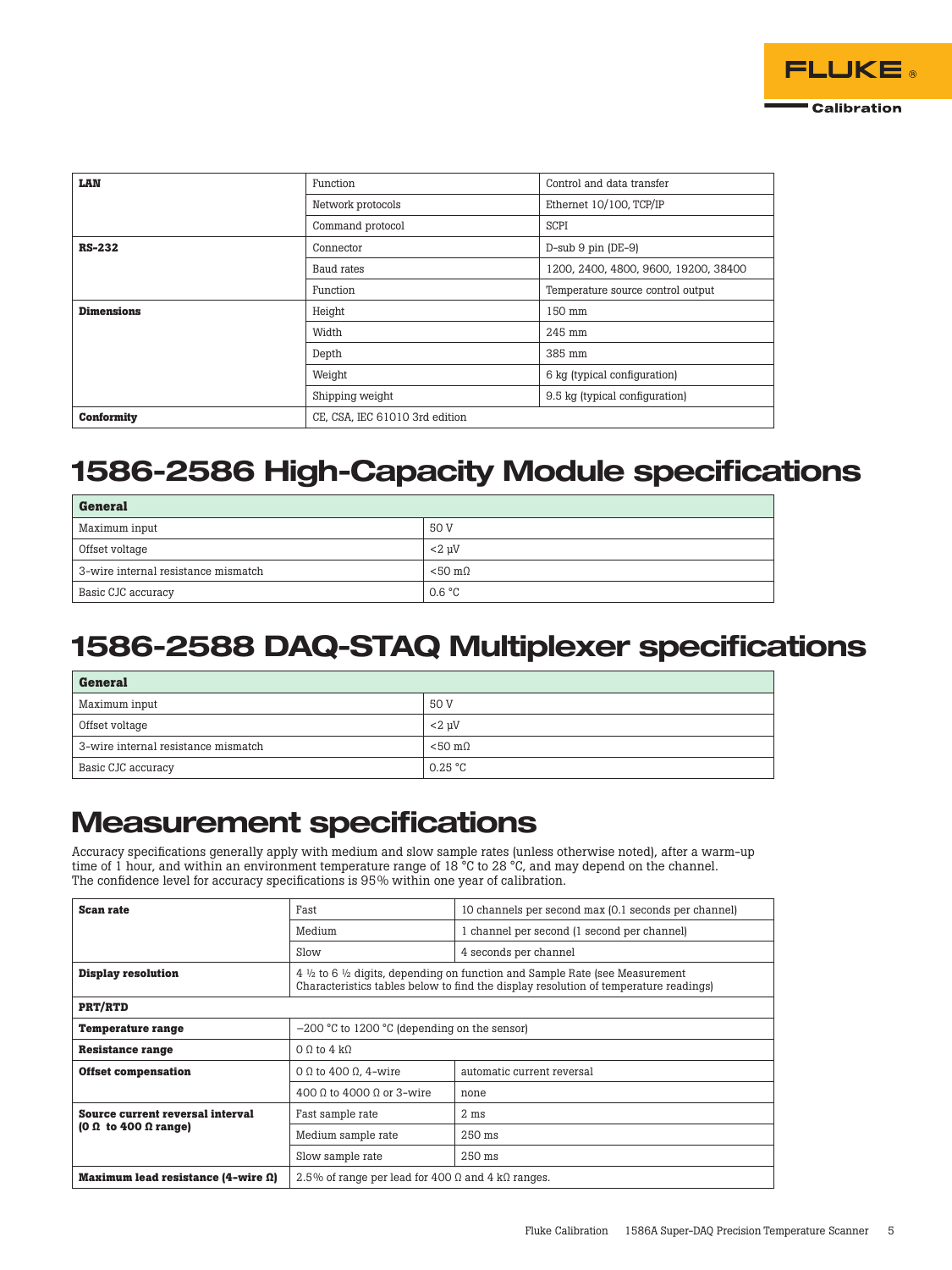#### **PRT/RTD resistance accuracy**

Accuracy is given as % of measurement or ohms, whichever is greater. Basic accuracy is for 4-wire PRT/RTD. When using 3-wire PRT/RTD add 0.013 Ω to the accuracy specification for internal resistance mismatch and voltage offset if using Channel 1, or add 0.05  $\Omega$  if using channels x01 through x20. If the environment temperature is outside the specified range, multiply the temperature coefficient numbers by the temperature deviation and add to the accuracy specification.

| Range         | <b>Sample Rate</b> | <b>DAQ-STAQ Multiplexer</b><br>and Channel 1 | <b>High-Capacity Module</b> | T.C./ °C Outside<br>18 $°C$ to 28 $°C$ |
|---------------|--------------------|----------------------------------------------|-----------------------------|----------------------------------------|
|               | Slow               | $0.002\%$ or 0.0008 0                        | $0.003\%$ or $0.003\%$      | $0.0001$ % or 0.0008 0                 |
| 0.0104000     | Medium             | $0.002\%$ or $0.002\%$                       | $0.003\%$ or $0.003\%$      | $0.0001$ % or 0.0008 0                 |
|               | Fast               | $0.002\%$ or $0.005$ Q                       | $0.003\%$ or 0.006 0        | $0.0001$ % or 0.0008 0                 |
|               | Slow               | $0.004\%$ or 0.06 0                          | $0.006\%$ or $0.06\%$       | $0.0001$ % or $0.008$ Q                |
| 400 0 to 4 k0 | Medium             | $0.004\%$ or $0.1\%$                         | $0.006\%$ or $0.1\Omega$    | $0.0001$ % or $0.008$ Q                |
|               | Fast               | $0.004\%$ or $0.18\%$                        | $0.006\%$ or $0.18\,0$      | $0.0001$ % or 0.008 0                  |

#### **PRT/RTD temperature accuracy**

Accuracy is for 4-wire 100 Ω nominal PRT/RTD. When using 3-wire PRT/RTD add 0.039 °C to the accuracy specification for internal resistance mismatch and voltage offset if using Channel 1, or add 0.15 °C if using channels x01 through x20. If the environment temperature is outside the specified range, multiply the temperature coefficient number by the temperature deviation and add to the accuracy specification. Linear interpolation may be used between points in the table. Specifications do not include sensor accuracy. The practical range of temperature measurement depends on the sensor and characterization.

| <b>Sample Rate</b> | <b>Temperature</b> | <b>DAQ-STAQ Multiplexer and</b><br><b>Channel 1</b> | High-Capacity Module | <b>T.C./ °C Outside</b><br>18 °C to 28 °C |
|--------------------|--------------------|-----------------------------------------------------|----------------------|-------------------------------------------|
| Slow               | $-200$ °C          | 0.002 °C                                            | 0.008 °C             | 0.002 °C                                  |
|                    | $O^{\circ}C$       | 0.005 °C                                            | 0.008 °C             | 0.003 °C                                  |
|                    | 300 °C             | 0.012 °C                                            | 0.018 °C             | 0.006 °C                                  |
|                    | 600 °C             | 0.02 °C                                             | 0.03 °C              | 0.01 °C                                   |
| Medium             | $-200$ °C          | 0.005 °C                                            | 0.008 °C             | 0.002 °C                                  |
|                    | $0^{\circ}$ C      | 0.005 °C                                            | 0.008 °C             | 0.003 °C                                  |
|                    | 300 °C             | 0.012 °C                                            | 0.018 °C             | 0.006 °C                                  |
|                    | 600 °C             | $0.02 \text{ °C}$                                   | $0.03 \text{ °C}$    | 0.01 °C                                   |
| Fast               | $-200$ °C          | 0.013 °C                                            | 0.015 °C             | 0.002 °C                                  |
|                    | $O^{\circ}C$       | 0.013 °C                                            | 0.015 °C             | 0.003 °C                                  |
|                    | 300 °C             | 0.014 °C                                            | 0.018 °C             | 0.006 °C                                  |
|                    | 600 °C             | 0.02 °C                                             | 0.03 °C              | 0.01 °C                                   |

### **PRT/RTD measurement characteristics**

| Range          | <b>Temperature Display Resolution</b>                             | <b>Source Current</b> |                   |
|----------------|-------------------------------------------------------------------|-----------------------|-------------------|
|                | Slow / Medium<br>Fast<br><b>Sample Rate</b><br><b>Sample Rate</b> |                       |                   |
| $0$ Ω to 400 Ω | 0.001 °C                                                          | $0.01 \text{ °C}$     | $±1$ mÅ           |
| 400 Ω to 4 kΩ  | 0.001 °C                                                          | $0.01 \text{ °C}$     | 0.1 <sub>mA</sub> |

| l Thermistor      |                                               |
|-------------------|-----------------------------------------------|
| Temperature range | $-200$ °C to 400 °C (depending on the sensor) |
| Resistance range  | $0.0$ to $1 \text{ M}$ $0.0$                  |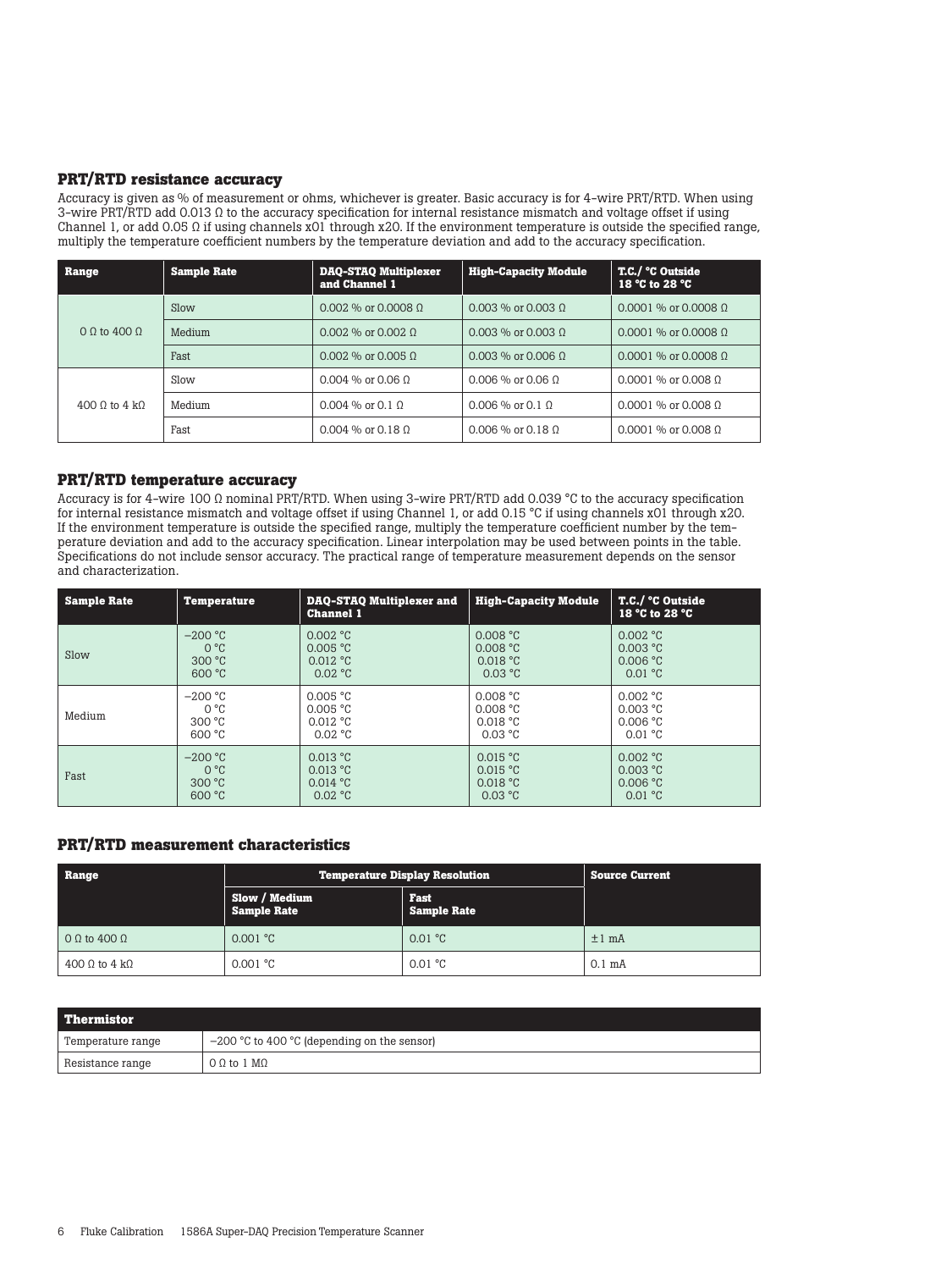

#### **Thermistor resistance accuracy**

Accuracy is given as  $\pm$  (% of measurement +  $\Omega$ ). The basic accuracy specification is for 4-wire thermistor, slow sample rate. When using medium or fast sample rate, add the number given in the table to the accuracy specification. If the environment temperature is outside the specified range, multiply the temperature coefficient numbers by the temperature deviation and add to the accuracy specification. For 2-wire thermistor add 0.02 Ω internal resistance if using Channel 1 or 1.5 Ω if using channels x01 through x20, and add external lead wire resistance.

| Range              | <b>Slow</b><br><b>Sample Rate</b> | <b>Medium</b><br><b>Sample Rate</b> | Fast<br><b>Sample Rate</b> | T.C./ °C Outside<br>18 °C to 28 °C |
|--------------------|-----------------------------------|-------------------------------------|----------------------------|------------------------------------|
| $0.0$ to 2.2 k $0$ | $0.004\% + 0.20$                  | add $0.30$                          | add $1 \Omega$             | $0.0005\% + 0.050$                 |
| 2.1 kQ to 98 kQ    | $0.004\% + 0.50$                  | add $0.50$                          | add $1.30$                 | $0.0005\% + 0.10$                  |
| 95 kQ to 1 MQ      | $0.015\% + 5.0$                   | add $5 \Omega$                      | add $13 \Omega$            | $0.001\% + 2.0$                    |

#### **Thermistor temperature accuracy**

Accuracy specifications are for 4-wire thermistor. When using 2-wire thermistor, add the number given in the table to the specification for internal resistance. If the environment temperature is outside the specified range, increase the accuracy specification by 25% for every 1 °C outside the specified environment temperature range. Specifications do not include sensor accuracy. The practical range of temperature measurement depends on the sensor.

| Range          | Accuracy 2.2 $k\Omega$ Thermistor |                                     |                            |                      |
|----------------|-----------------------------------|-------------------------------------|----------------------------|----------------------|
|                | <b>Slow</b><br><b>Sample Rate</b> | <b>Medium</b><br><b>Sample Rate</b> | Fast<br><b>Sample Rate</b> | 2-wire               |
| $-40 °C$       | 0.001 °C                          | 0.001 °C                            | 0.01 °C                    | add $0.001$ °C       |
| $O^{\circ}C$   | 0.003 °C                          | 0.004 °C                            | 0.01 °C                    | add 0.004 °C         |
| $25^{\circ}$ C | 0.006 °C                          | 0.011 °C                            | 0.02 °C                    | add 0.016 °C         |
| 50 °C          | 0.008 °C                          | 0.018 °C                            | $0.04 \text{ °C}$          | add $0.05 \degree C$ |
| 100 °C         | $0.047$ °C                        | 0.114 °C                            | 0.28 °C                    | add 0.34 °C          |
| 150 °C         | 0.23 °C                           | 0.56 °C                             | 1.34 °C                    | add $1.7 \degree C$  |

| Range          | Accuracy 5 $k\Omega$ Thermistor   |                                     |                                   |                     |
|----------------|-----------------------------------|-------------------------------------|-----------------------------------|---------------------|
|                | <b>Slow</b><br><b>Sample Rate</b> | <b>Medium</b><br><b>Sample Rate</b> | <b>Fast</b><br><b>Sample Rate</b> | 2-wire              |
| $-40 °C$       | 0.003 °C                          | 0.004 °C                            | 0.01 °C                           | add 0.001 °C        |
| $O^{\circ}C$   | 0.002 °C                          | 0.002 °C                            | $0.01 \text{ °C}$                 | add 0.002 °C        |
| $25^{\circ}$ C | 0.004 °C                          | 0.006 °C                            | 0.01 °C                           | add 0.007 °C        |
| 50 °C          | 0.005 °C                          | 0.009 °C                            | $0.02 \text{ °C}$                 | add 0.022 °C        |
| 100 °C         | 0.022 °C                          | 0.052 °C                            | $0.13 \text{ °C}$                 | add $0.16 °C$       |
| 150 °C         | 0.096 °C                          | 0.24 °C                             | 0.57 °C                           | add $0.7 \degree C$ |

| Range          | $Accuracy 10 k\Omega$ Thermistor  |                                     |                                   |                |
|----------------|-----------------------------------|-------------------------------------|-----------------------------------|----------------|
|                | <b>Slow</b><br><b>Sample Rate</b> | <b>Medium</b><br><b>Sample Rate</b> | <b>Fast</b><br><b>Sample Rate</b> | 2-wire         |
| $-40 °C$       | 0.003 °C                          | 0.004 °C                            | 0.01 °C                           | add $0.001$ °C |
| $O^{\circ}C$   | 0.002 °C                          | 0.002 °C                            | 0.01 °C                           | add 0.002 °C   |
| $25^{\circ}$ C | 0.003 °C                          | 0.004 °C                            | 0.01 °C                           | add 0.004 °C   |
| 50 °C          | 0.005 °C                          | 0.009 °C                            | $0.02 \text{ °C}$                 | add 0.011 °C   |
| 100 °C         | 0.011 °C                          | 0.024 °C                            | 0.06 °C                           | add 0.067 °C   |
| 150 °C         | 0.04 °C                           | 0.098 °C                            | 0.24 °C                           | add 0.29 °C    |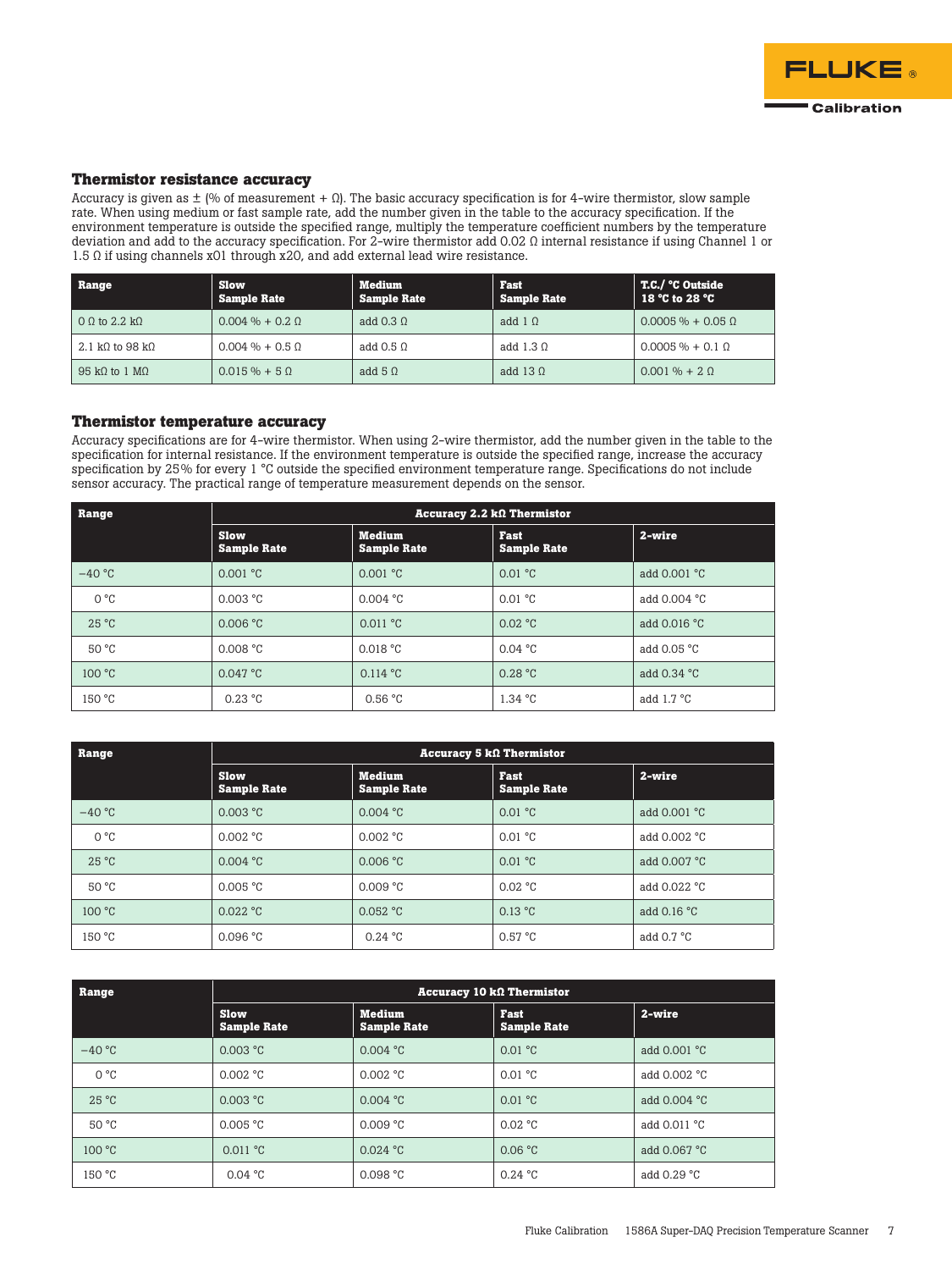#### **Thermistor measurement characteristics**

| Range                         | <b>Temperature Display Resolution</b> | <b>Source Current</b>             |                  |
|-------------------------------|---------------------------------------|-----------------------------------|------------------|
|                               | Slow / Medium<br><b>Sample Rate</b>   | <b>Fast</b><br><b>Sample Rate</b> |                  |
| $0 \Omega$ to 2.2 k $\Omega$  | 0.0001 °C                             | 0.001 °C                          | 10 <sub>uA</sub> |
| 2.1 kQ to 98 kQ               | 0.0001 °C                             | 0.001 °C                          | 10 uA            |
| 95 k $\Omega$ to 1 M $\Omega$ | 0.0001 °C                             | 0.001 °C                          | $1 \mu A$        |

| Thermocouple      |                                                |
|-------------------|------------------------------------------------|
| Temperature range | $-200$ °C to 2315 °C (depending on the sensor) |
| Voltage range     | $-15$ mV to 100 mV                             |

### **Thermocouple voltage accuracy**

Accuracy is given as ± (|% of measurement| + μV). Basic accuracy specification is for medium or slow sample rate. When using a fast sample rate add the number given in the table to the accuracy specification. If the environment temperature is outside the specified range, multiply the temperature coefficient numbers by the temperature deviation and add to the accuracy specification.

| Range              | Accuracy<br><b>Channel 1</b> | $Ch. x01 - x20$ | Fast<br><b>Sample Rate</b> | T.C./ °C Outside<br>$18°C$ to $28°C$ |
|--------------------|------------------------------|-----------------|----------------------------|--------------------------------------|
| $-15$ mV to 100 mV | $0.004\% + 4$ uV             | add 2 uV        | add 1 uV                   | $0.0005\% + 0.0005$ mV               |

#### **Thermocouple reference junction accuracy**

| Module               | <b>CJC Accuracy</b> | T.C./ °C Outside<br>18 °C to 28 °C |
|----------------------|---------------------|------------------------------------|
| DAQ-STAQ Multiplexer | $0.25 \text{ °C}$   | 0.02 °C                            |
| High-Capacity Module | 0.6 °C              | 0.05 °C                            |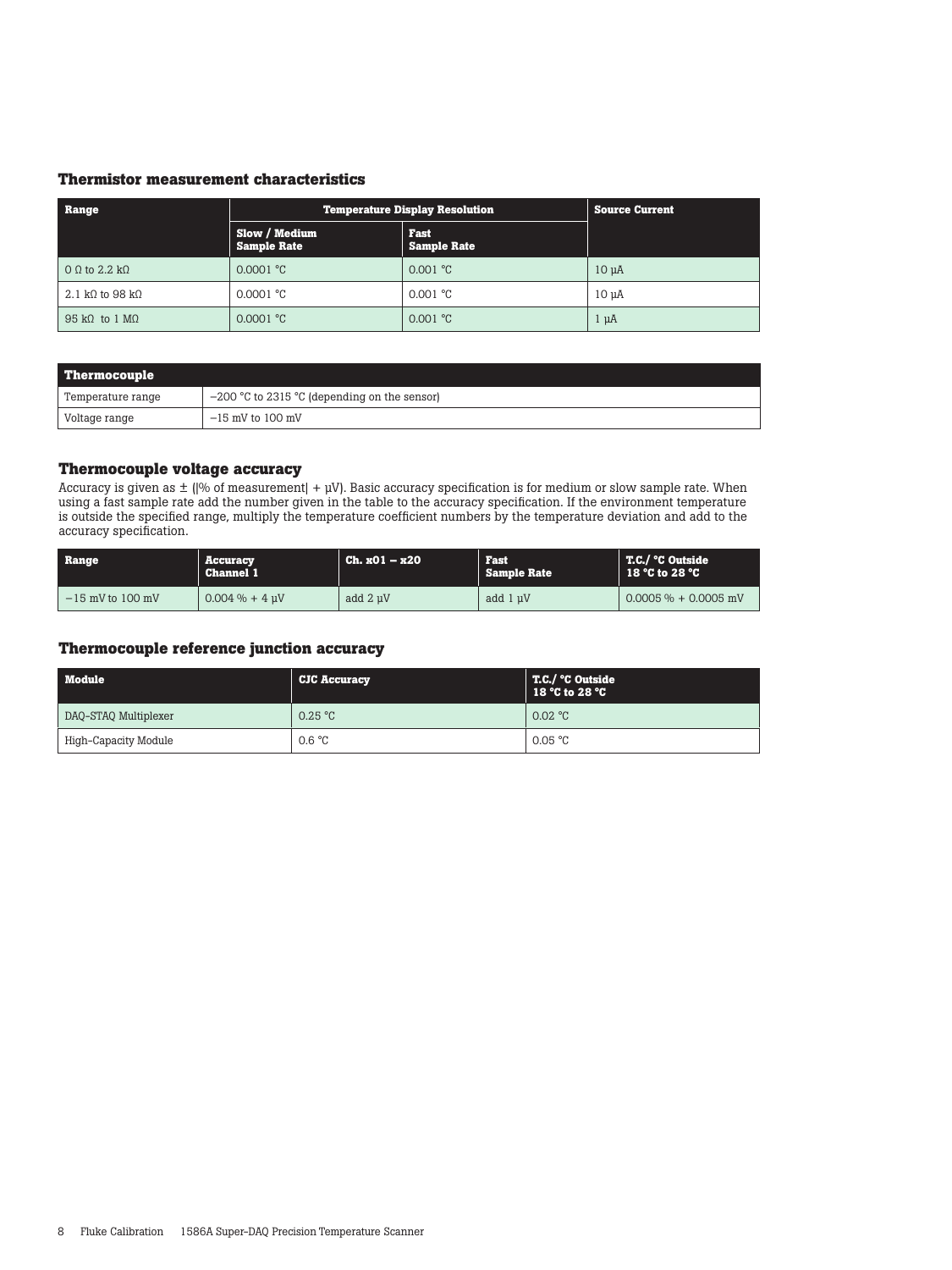

#### **Thermocouple temperature accuracy**

Accuracy specifications apply using medium or slow sample rate. When using fast sample rate, increase the accuracy specification by 25%. If the environment temperature is outside the specified range, increase the accuracy specification by 12% for every 1 °C outside the specified environment temperature range. Accuracy with fixed/external CJC does not include the accuracy of the reference junction temperature. Linear interpolation may be used between points in the table. Specifications do not include sensor accuracy. The practical range of temperature measurement depends on the sensor.

| <b>Type (Range)</b>                    | <b>Temperature</b>                     |                                          | <b>Accuracy</b>                          |                                          |                                          |  |
|----------------------------------------|----------------------------------------|------------------------------------------|------------------------------------------|------------------------------------------|------------------------------------------|--|
|                                        |                                        |                                          | <b>Fixed / External CJC</b>              |                                          | <b>Internal CJC</b>                      |  |
|                                        |                                        | <b>Channel 1</b>                         | $Ch. xO1 - x2O$                          | <b>DAQ-STAQ Multiplexer</b>              | <b>High-Capacity Module</b>              |  |
| K                                      | $-200 °C$                              | 0.28 °C                                  | 0.41 °C                                  | 0.76 °C                                  | 1.60 °C                                  |  |
| $-270$ °C to                           | 0 °C                                   | 0.10 °C                                  | 0.15 °C                                  | 0.29 °C                                  | 0.62 °C                                  |  |
| 1372 °C                                | 1000 °C                                | 0.14 °C                                  | 0.20 °C                                  | 0.32 °C                                  | 0.64 °C                                  |  |
| $\mathbb T$<br>$-270$ °C to<br>400 °C  | $-200 °C$<br>0°C<br>200 °C<br>400 °C   | 0.27 °C<br>0.10 °C<br>0.08 °C<br>0.08 °C | 0.40 °C<br>0.15 °C<br>0.12 °C<br>0.11 °C | 0.76 °C<br>0.30 °C<br>0.23 °C<br>0.20 °C | 1.60 °C<br>0.65 °C<br>0.47 °C<br>0.41 °C |  |
| $\mathbb{R}$<br>$-50$ °C to<br>1768 °C | 0°C<br>300 °C<br>1200 °C<br>1600 °C    | 0.76 °C<br>0.42 °C<br>0.33 °C<br>0.34 °C | 1.13 °C<br>0.63 °C<br>0.47 °C<br>0.49 °C | 1.16 °C<br>0.64 °C<br>0.48 °C<br>0.50 °C | 1.28 °C<br>0.71 °C<br>0.52 °C<br>0.54 °C |  |
| S<br>$-50$ °C to<br>1768 °C            | 0°C<br>300 °C<br>1200 °C<br>1600 °C    | 0.74 °C<br>0.45 °C<br>0.37 °C<br>0.39 °C | 1.11 °C<br>0.67 °C<br>0.54 °C<br>0.56 °C | 1.14 °C<br>0.68 °C<br>0.55 °C<br>0.57 °C | 1.26 °C<br>0.76 °C<br>0.60 °C<br>0.63 °C |  |
| J                                      | $-200$ °C                              | 0.20 °C                                  | 0.29 °C                                  | 0.65 °C                                  | 1.41 °C                                  |  |
| $-210$ °C to                           | $O^{\circ}C$                           | 0.08 °C                                  | 0.12 °C                                  | 0.28 °C                                  | 0.61 °C                                  |  |
| 1200 °C                                | 1000 °C                                | 0.11 °C                                  | 0.14 °C                                  | 0.25 °C                                  | 0.53 °C                                  |  |
| N<br>$-270$ °C to<br>1300 °C           | $-200 °C$<br>0°C<br>500 °C<br>1000 °C  | 0.42 °C<br>0.15 °C<br>0.12 °C<br>0.14 °C | 0.62 °C<br>0.23 °C<br>0.17 °C<br>0.19 °C | 0.90 °C<br>0.34 °C<br>0.24 °C<br>0.26 °C | 1.69 °C<br>0.64 °C<br>0.44 °C<br>0.45 °C |  |
| E<br>$-270$ °C to<br>1000 °C           | $-200 °C$<br>0°C<br>300 °C<br>700 °C   | 0.17 °C<br>0.07 °C<br>0.06 °C<br>0.08 °C | 0.25 °C<br>0.10 °C<br>0.09 °C<br>0.10 °C | 0.64 °C<br>0.27 °C<br>0.21 °C<br>0.21 °C | 1.42 °C<br>0.61 °C<br>0.46 °C<br>0.45 °C |  |
| B<br>100 °C to<br>1820 °C              | 300 °C<br>600 °C<br>1200 °C<br>1600 °C | 1.32 °C<br>0.68 °C<br>0.41 °C<br>0.38 °C | 1.97 °C<br>1.02 °C<br>0.60 °C<br>0.55 °C | 1.97 °C<br>1.02 °C<br>0.60 °C<br>0.55 °C | 1.97 °C<br>1.02 °C<br>0.60 °C<br>0.55 °C |  |
| $\rm{C}$                               | 600 °C                                 | 0.23 °C                                  | $0.33$ °C                                | 0.37 °C                                  | 0.54 °C                                  |  |
| $0 °C$ to                              | 1200 °C                                | 0.28 °C                                  | 0.40 °C                                  | 0.45 °C                                  | 0.63 °C                                  |  |
| 2315 °C                                | 2000 °C                                | 0.44 °C                                  | 0.60 °C                                  | 0.66 °C                                  | 0.91 °C                                  |  |
| D                                      | 600 °C                                 | 0.22 °C                                  | 0.32 °C                                  | 0.34 °C                                  | 0.44 °C                                  |  |
| $0 °C$ to                              | 1200 °C                                | 0.26 °C                                  | 0.36 °C                                  | 0.39 °C                                  | 0.49 °C                                  |  |
| 2315 °C                                | 2000 °C                                | 0.39 °C                                  | 0.53 °C                                  | 0.56 °C                                  | 0.69 °C                                  |  |
| G                                      | 600 °C                                 | $0.24$ °C                                | 0.36 °C                                  | 0.36 °C                                  | 0.36 °C                                  |  |
| $0 °C$ to                              | 1200 °C                                | 0.22 °C                                  | 0.32 °C                                  | 0.32 °C                                  | 0.33 °C                                  |  |
| 2315 °C                                | 2000 °C                                | 0.33 °C                                  | 0.46 °C                                  | 0.46 °C                                  | 0.46 °C                                  |  |
| L                                      | $-200 °C$                              | 0.13 °C                                  | 0.19 °C                                  | 0.45 °C                                  | 0.99 °C                                  |  |
| $-200$ °C to                           | 0°C                                    | 0.08 °C                                  | 0.12 °C                                  | 0.28 °C                                  | 0.62 °C                                  |  |
| 900 °C                                 | 800 °C                                 | 0.09 °C                                  | 0.12 °C                                  | 0.23 °C                                  | 0.48 °C                                  |  |
| $\mathbf M$                            | 0 °C                                   | 0.11 °C                                  | 0.16 °C                                  | 0.30 °C                                  | 0.64 °C                                  |  |
| $-50$ °C to                            | 500 °C                                 | 0.10 °C                                  | 0.15 °C                                  | 0.25 °C                                  | 0.51 °C                                  |  |
| 1410 °C                                | 1000 °C                                | 0.10 °C                                  | 0.14 °C                                  | 0.21 °C                                  | 0.41 °C                                  |  |
| U                                      | $-200 °C$                              | 0.25 °C                                  | 0.37 °C                                  | 0.71 °C                                  | 1.48 °C                                  |  |
| $-200$ °C to                           | 0 °C                                   | 0.10 °C                                  | 0.15 °C                                  | 0.30 °C                                  | 0.63 °C                                  |  |
| 600 °C                                 | 400 °C                                 | 0.08 °C                                  | 0.11 °C                                  | 0.20 °C                                  | 0.40 °C                                  |  |
| W                                      | 600 °C                                 | 0.24 °C                                  | 0.36 °C                                  | 0.36 °C                                  | 0.36 °C                                  |  |
| $0 °C$ to                              | 1200 °C                                | 0.22 °C                                  | 0.32 °C                                  | 0.32 °C                                  | $0.33$ °C                                |  |
| 2315 °C                                | 2000 °C                                | 0.33 °C                                  | 0.46 °C                                  | 0.46 °C                                  | 0.46 °C                                  |  |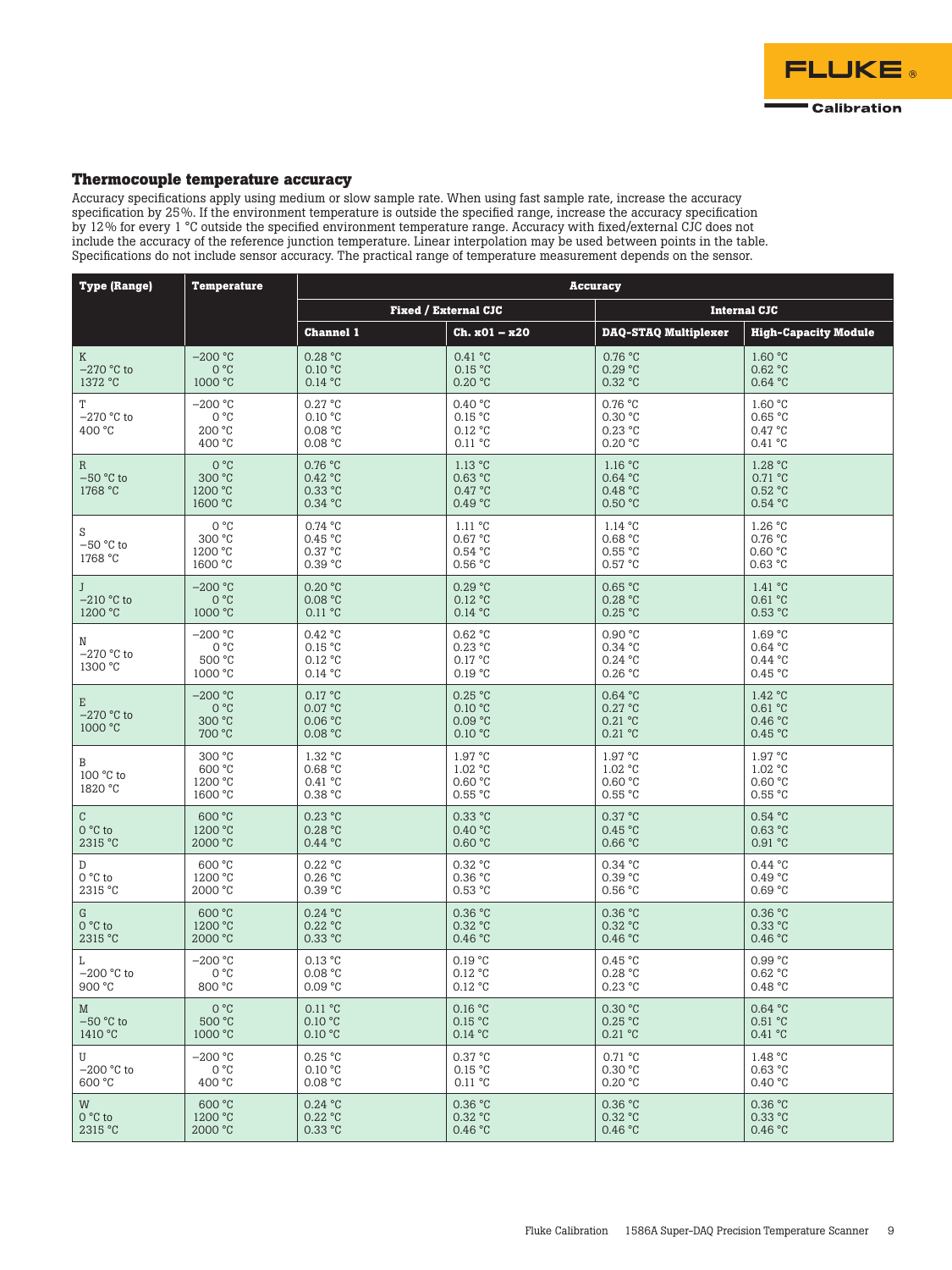#### **Thermocouple measurement characteristics**

| Range                | <b>Temperature Display Resolution</b> |                         |  |
|----------------------|---------------------------------------|-------------------------|--|
|                      | <b>Slow / Medium Sample Rate</b>      | Fast Sample Rate        |  |
| $-270$ °C to 2315 °C | $0.01 \text{ °C}$                     | $0.1 \text{ }^{\circ}C$ |  |

| <b>DC</b> voltage     |                                                                               |
|-----------------------|-------------------------------------------------------------------------------|
| Maximum input         | 50 V on any range                                                             |
| Common mode rejection | 140 dB at 50 Hz or 60 Hz (1 kQ unbalance in LOW lead) $\pm$ 50 V peak maximum |
| Normal mode rejection | 55 dB for power line frequency $\pm$ 0.1%, $\pm$ 120% of range peak maximum   |
| A/D linearity         | 2 ppm of measurement $+1$ ppm of range                                        |
| Input bias current    | 30 pA at $25 °C$                                                              |

#### **DC voltage accuracy**

Accuracy is given as  $\pm$  (% measurement + % of range). Basic accuracy specification is for Channel 1, medium or slow sample rate. For channels x01 through x20 or when using Fast sample rate, add the numbers given in the table to the accuracy specification. If the environment temperature is outside the specified range, multiply the temperature coefficient numbers by the temperature deviation and add to the accuracy specification.

| Range        | <b>Accuracy</b><br><b>Channel 1</b> | $Ch. x01 - x20$ | Fast<br><b>Sample Rate</b> | T.C./ °C Outside<br>18 °C to 28 °C |
|--------------|-------------------------------------|-----------------|----------------------------|------------------------------------|
| $\pm 100$ mV | $0.0037\% + 0.0035\%$               | add 2 µV        | add $0.0008\%$ of range    | $0.0005\% + 0.0005\%$              |
| ±1V          | $0.0025 \% + 0.0007 \%$             | add 2 µV        | add $0.0008\%$ of range    | $0.0005\% + 0.0001\%$              |
| ±10V         | $0.0024 \% + 0.0005 \%$             |                 | add $0.0008\%$ of range    | $0.0005\% + 0.0001\%$              |
| ±50V         | $0.0038\% + 0.0012\%$               |                 | add $0.0008\%$ of range    | $0.0005\% + 0.0001\%$              |

#### **DC voltage input characteristics**

| Range        | <b>Resolution</b> |                | <b>Input Impedance</b>            |
|--------------|-------------------|----------------|-----------------------------------|
|              | Slow / Medium     | Fast           |                                   |
| $\pm 100$ mV | $0.1 \mu V$       | $1 \mu V$      | $10 \text{ G}\Omega$ <sup>1</sup> |
| ±1V          | $1 \mu V$         | $10 \mu V$     | $10 \text{ G}\Omega$ <sup>1</sup> |
| ±10V         | $10 \mu V$        | $100 \mu V$    | $10 \text{ G}\Omega$ <sup>1</sup> |
| ±50V         | $100 \mu V$       | $1 \text{ mV}$ | $10 \text{ M}\Omega \pm 1\%$      |

1 Input beyond ±12 V is clamped. The clamp current is up to 3 mA.

| DC current       |                       |
|------------------|-----------------------|
| Input protection | 0.15 A resettable PTC |

#### **DC current accuracy**

Accuracy is given as  $\pm$  (% measurement + % of range). Basic accuracy specification is for medium or slow sample rate. When using a fast sample rate, add the number given in the table to the accuracy specification. If the environment temperature is outside the specified range, multiply the temperature coefficient numbers by the temperature deviation and add to the accuracy specification.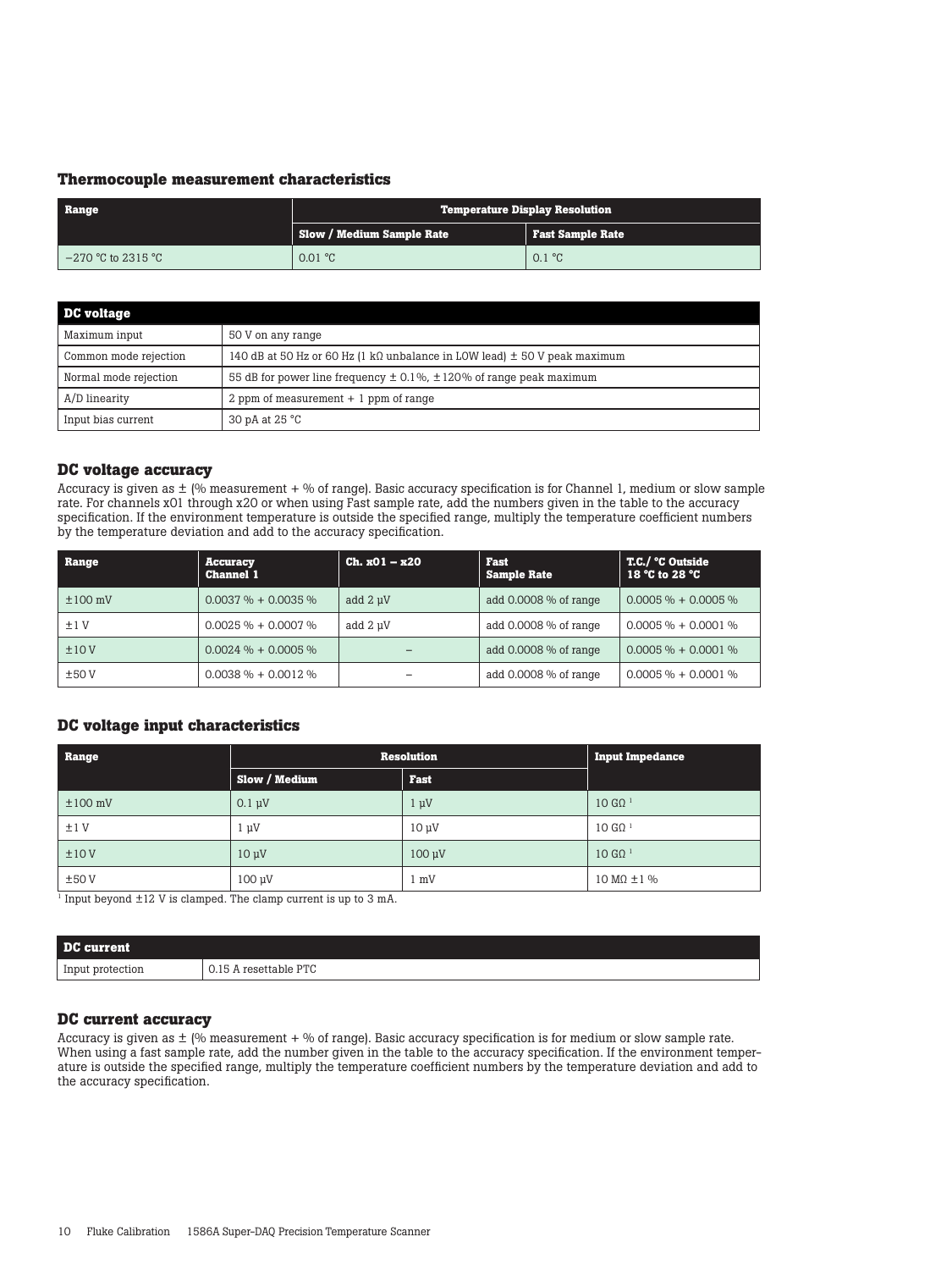

| Range             | <b>Accuracy</b>      | <b>Fast Sample Rate</b> | T.C./ °C Outside<br>18 °C to 28 °C |
|-------------------|----------------------|-------------------------|------------------------------------|
| $\pm 100$ $\mu$ A | $0.015\% + 0.0035\%$ | add $0.0008\%$ of range | $0.002\% + 0.001\%$                |
| $±1$ mÅ           | $0.015\% + 0.0011\%$ | add $0.0008\%$ of range | $0.002\% + 0.001\%$                |
| $±10$ mÅ          | $0.015\% + 0.0035\%$ | add $0.0008\%$ of range | $0.002\% + 0.001\%$                |
| $±100$ mA         | $0.015\% + 0.0035\%$ | add $0.0008\%$ of range | $0.002\% + 0.001\%$                |

#### **DC current input characteristics**

| Range             | <b>Resolution</b> |                    | <b>Burden Voltage</b> |  |
|-------------------|-------------------|--------------------|-----------------------|--|
|                   | Slow / Medium     | <b>Fast</b>        |                       |  |
| $\pm 100$ $\mu$ A | 0.1 <sub>nA</sub> | 1 nA               | $< 1$ mV              |  |
| $±1$ mÅ           | 1 nA              | 10 <sub>nA</sub>   | $< 1$ mV              |  |
| $±10$ mA          | 10 <sub>nA</sub>  | 100 <sub>n</sub> A | $< 1$ mV              |  |
| $±100$ mA         | 100 nA            | $1 \mu A$          | $< 1$ mV              |  |

## **Resistance** Max. lead resistance (4-wire ohms) 10 Ω per lead for 100 Ω and 1 kΩ ranges. 1 kΩ per lead on all other ranges

#### **Resistance accuracy**

Accuracy is given as  $\pm$  (% measurement + % of range). Basic accuracy specification is for 4-wire resistance, medium or slow sample rate. For 2-wire resistance add 0.02 Ω internal resistance if using Channel 1, or 1.5 Ω if using channels x01 through x20, and add external lead wire resistance. When using fast sample rate, add the numbers given in the table to the accuracy specification. If the environment temperature is outside the specified range, multiply the temperature coefficient numbers by the temperature deviation and add to the accuracy specification.

| Range             | <b>Accuracy</b>      | <b>Fast Sample Rate</b>                            | T.C./ °C Outside<br>18 °C to 28 °C |
|-------------------|----------------------|----------------------------------------------------|------------------------------------|
| 100 <sub>0</sub>  | $0.004\% + 0.0035\%$ | add $0.001\%$ of range                             | $0.0001\% + 0.0005\%$              |
| 1 kQ              | $0.003\% + 0.001\%$  | add 0.001 % of range                               | $0.0001\% + 0.0001\%$              |
| 10 k <sub>0</sub> | $0.004\% + 0.001\%$  | add 0.001 % of range                               | $0.0001\% + 0.0001\%$              |
| 100 k             | $0.004\% + 0.001\%$  | add $0.001\%$ of range                             | $0.0001\% + 0.0001\%$              |
| 1 MQ              | $0.006\% + 0.001\%$  | add 0.002 % of reading plus<br>$0.0008\%$ of range | $0.0005\% + 0.0002\%$              |
| 10 MQ             | $0.015\% + 0.001\%$  | add 0.002 % of reading plus<br>0.0008 % of range   | $0.001\% + 0.0004\%$               |
| 100 MQ            | $0.8\% + 0.01\%$     | add 0.001 % of range                               | $0.05\% + 0.002\%$                 |

#### **Resistance input characteristics**

| Range                 |                       | <b>Resolution</b><br><b>Source Current</b> |                              |
|-----------------------|-----------------------|--------------------------------------------|------------------------------|
|                       | Slow / Medium         | <b>Fast</b>                                | (open-circuit voltage)       |
| $100 \Omega$          | $0.1 \text{ m}\Omega$ | $m\Omega$                                  | $1 \text{ mA} (4 \text{ V})$ |
| $1 k\Omega$           | $1 \text{ m}\Omega$   | $10 \text{ m}\Omega$                       | $1 \text{ mA} (4 \text{ V})$ |
| $10 \text{ k}\Omega$  | $10 \text{ m}\Omega$  | $100 \text{ m}$                            | 100 $\mu$ A (6 V)            |
| $100 \text{ k}\Omega$ | $100 \text{ m}\Omega$ | $1 \Omega$                                 | 100 µA (12 V)                |
| $1 M\Omega$           | $1 \Omega$            | $10 \Omega$                                | $10 \mu A (12 V)$            |
| $10 \text{ M}\Omega$  | $10 \Omega$           | $100 \Omega$                               | $1 \mu A (12 V)$             |
| $100 \text{ M}\Omega$ | $100 \Omega$          | $1 \text{ k}\Omega$                        | $0.1 \mu A (12 V)$           |